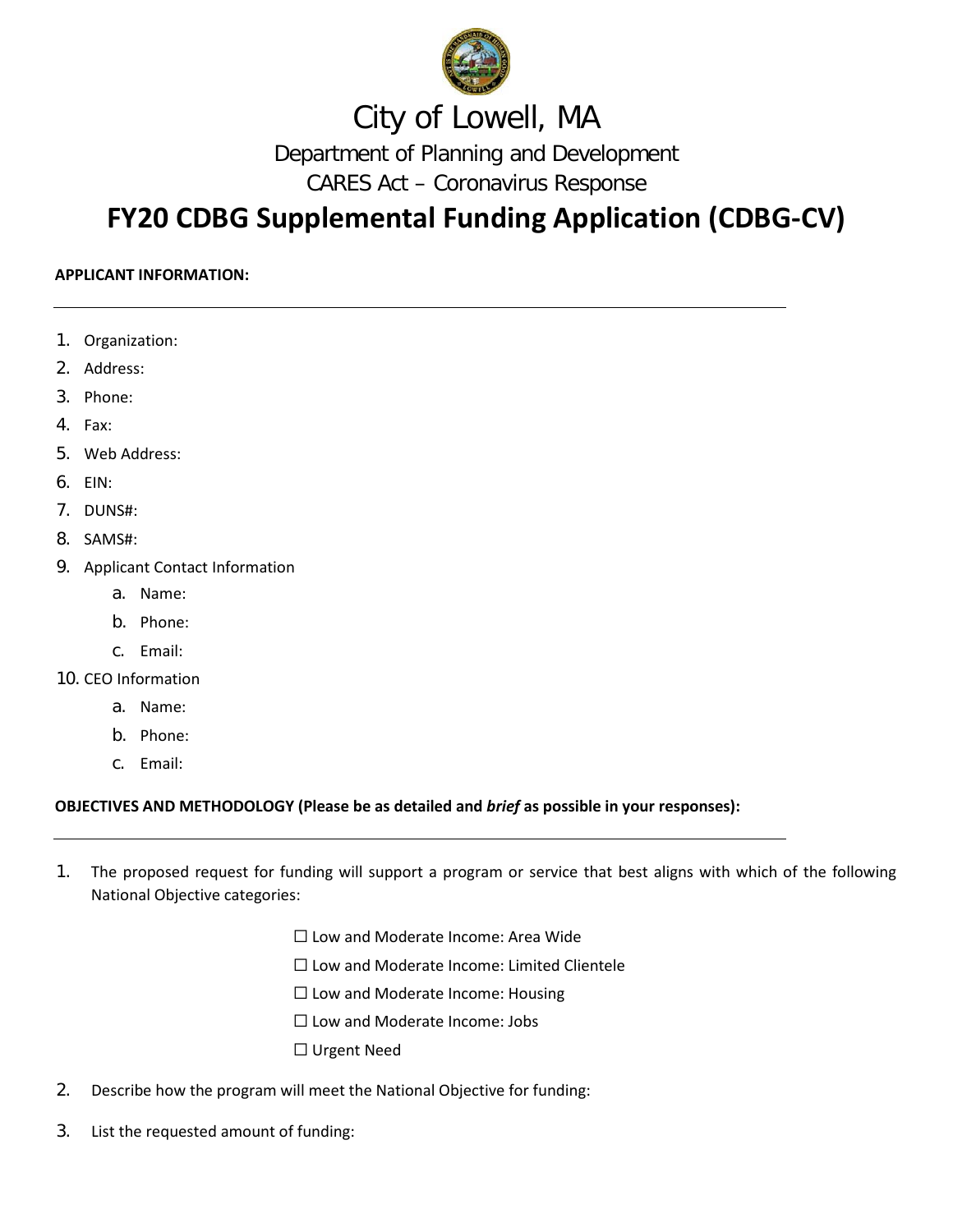- 4. Describe how the Scope of Work will be provided:
- 5. Specify any criteria or limitations on frequency and amount of service available to recipient:
- 6. Describe how recipients will access the services provided:
- 7. Describe the timeline for implementation:
- 8. How do you ensure client safety? Describe any training or certifications that you require:
- 9. Describe any additional precautions you've put in place for COVID-19:
- 10. Do you have the required emergency procedures and policies in place to address COVID19? If not, what is the timeframe for implementing policies and procedures in response to COVID-19?

#### **OUTCOMES (Please be as detailed and** *brief* **as possible in your responses):**

- 1. Describe the desired outcome(s) for this program (Numbers Served):
- 2. Define the projected units of services provided:
- 3. Number of projected units of services to be provided by the CDBG-CV funds:
- 4. Identify the target population to be served:
- 5. Number of unduplicated Lowell persons to be served by the CDBG-CV funds:
- 6. Estimate the above number of persons to be served by the following categories.

| Disabled:                  | Victims of Domestic Violence:         |
|----------------------------|---------------------------------------|
| Elderly:                   | Severe Mental Illness (SMI):          |
| Veterans:                  | Individual Experiencing Homelessness: |
| LGBTQ:                     | Female Head of Household:             |
| Adults who are Illiterate: |                                       |
|                            |                                       |

Persons with HIV/AIDS:

Children and Youth who are Abused: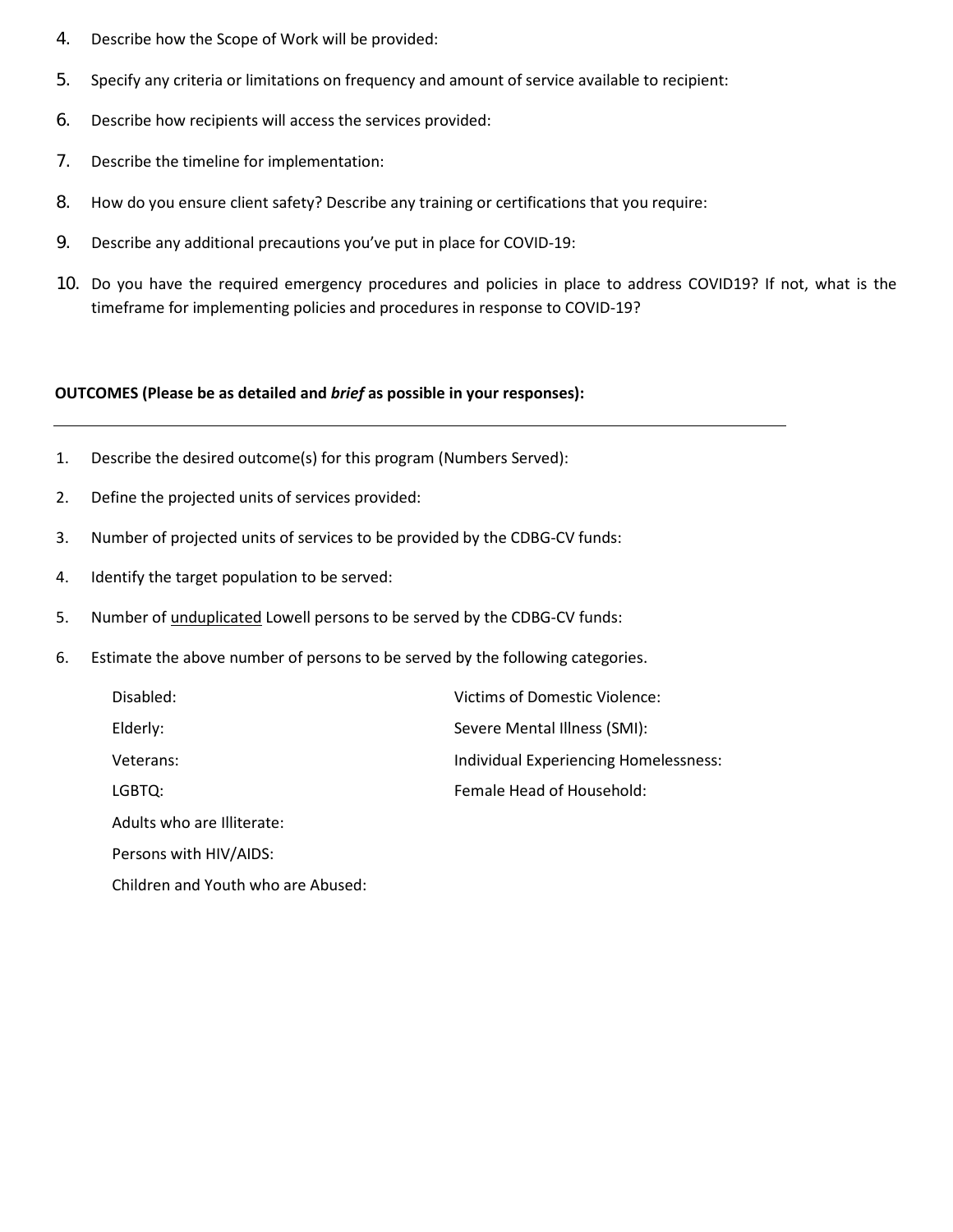### **ORGANIZATIONAL EXPERIENCE (Please be as detailed and** *brief* **as possible in your responses):**

- 1. What is your organization's mission? What core services are provided?
- 2. How many years has your organization been providing the proposed program or service? Describe the experience your organization has related to this project and the number of years your organization has been providing this service.
- 3. Describe how your organization collaborates with other organizations, government entities and/or regional partners to respond to COVID-19.
- 4. What other funding and resources is your organization receiving to respond to COVID-19, if any?
- 5. Have you had any audit findings for any CDBG funded projects? If yes, briefly describe the finding and whether it was resolved.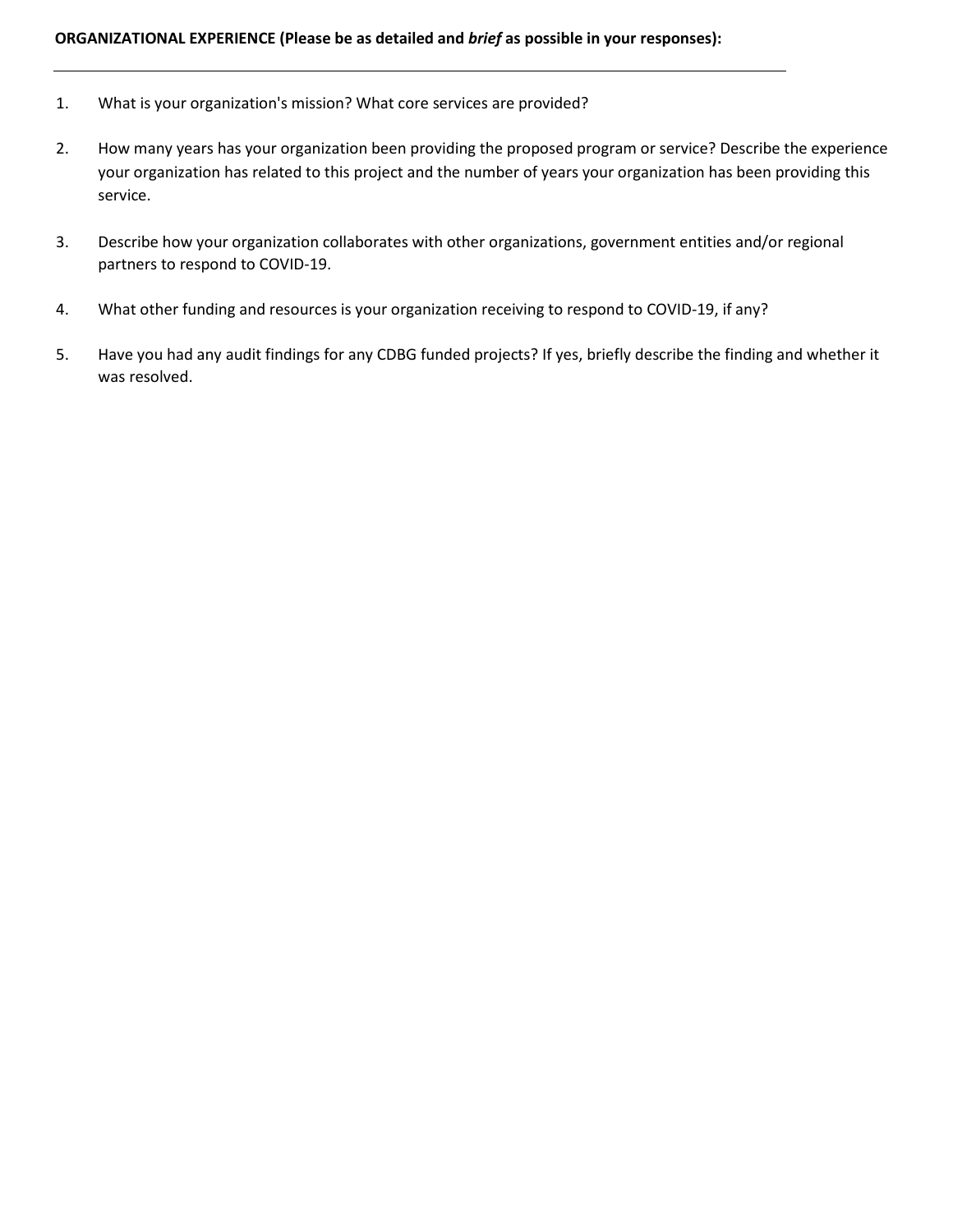**Budget Information** - Complete the following budget for personnel and non-personnel activity costs.

Eligible costs must be incurred between the dates of **March 30, 2020 – June 30, 2021.**

### **Personnel Costs**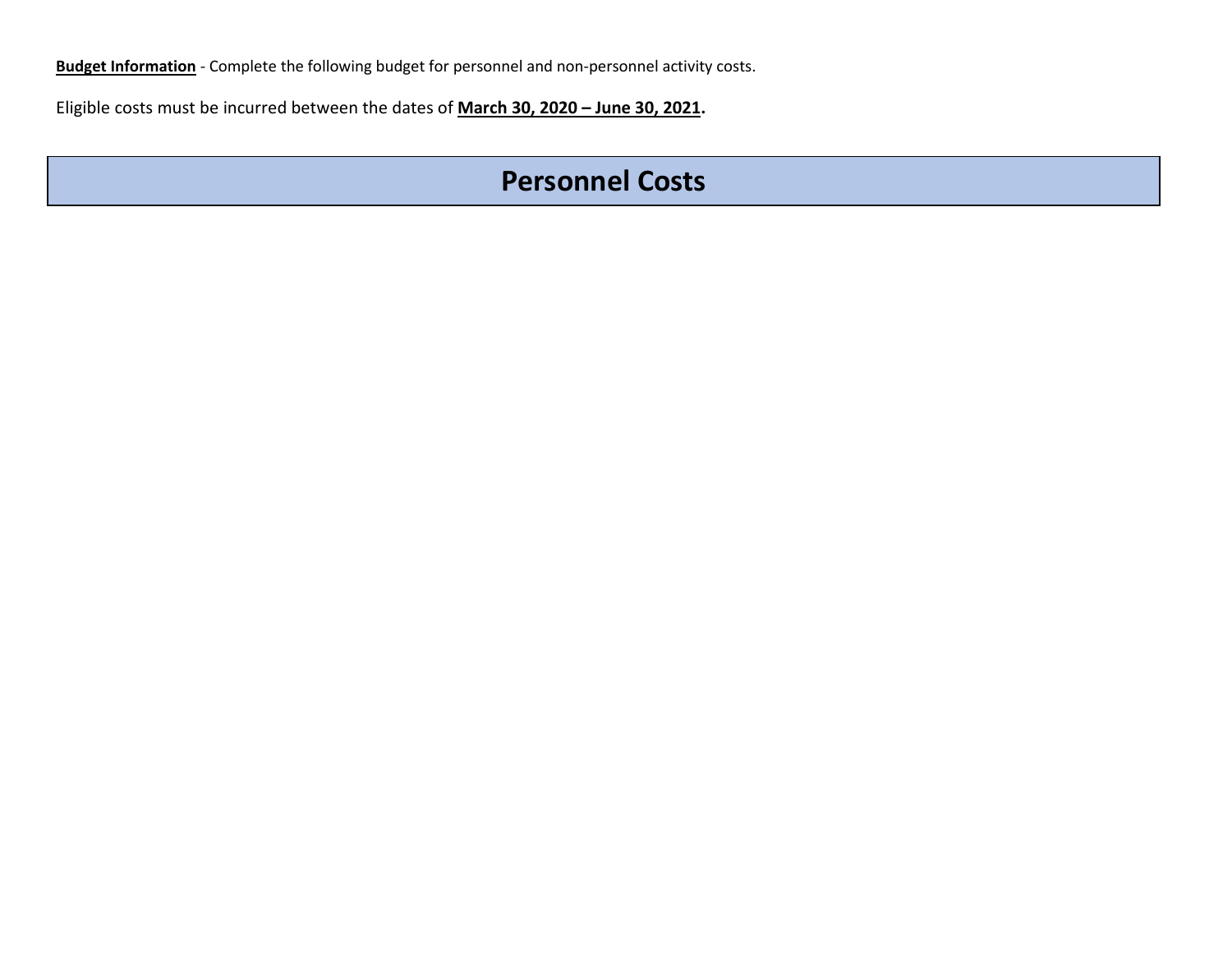| <b>Job Title</b> | <b>Hourly</b><br>Rate | <b>Total Salary +</b><br><b>Fringe Benefits</b><br>for this Position | <b>Salary Billed to</b><br><b>CDBG-CV</b> | <b>Fringe Billed to</b><br><b>CDBG-CV</b> | <b>Total CDBG-CV</b><br><b>Costs for this</b><br><b>Position</b> | % of Salary +<br><b>Fringe Charged</b><br>to CDBG-CV |
|------------------|-----------------------|----------------------------------------------------------------------|-------------------------------------------|-------------------------------------------|------------------------------------------------------------------|------------------------------------------------------|
| Example:         |                       |                                                                      |                                           |                                           |                                                                  |                                                      |
| Case Manager     | \$31.30               | \$65,100                                                             | \$26,250                                  | \$6,300                                   | \$32,550                                                         | 50%                                                  |
|                  |                       |                                                                      |                                           |                                           |                                                                  |                                                      |
|                  |                       |                                                                      |                                           |                                           |                                                                  |                                                      |
|                  |                       |                                                                      |                                           |                                           |                                                                  |                                                      |
|                  |                       |                                                                      |                                           |                                           |                                                                  |                                                      |
|                  |                       |                                                                      |                                           |                                           |                                                                  |                                                      |
|                  |                       |                                                                      |                                           |                                           |                                                                  |                                                      |
|                  |                       |                                                                      |                                           |                                           |                                                                  |                                                      |
|                  |                       |                                                                      |                                           |                                           |                                                                  |                                                      |
|                  |                       |                                                                      |                                           |                                           |                                                                  |                                                      |
|                  |                       |                                                                      |                                           |                                           |                                                                  |                                                      |
|                  |                       |                                                                      |                                           |                                           |                                                                  |                                                      |
|                  |                       |                                                                      |                                           |                                           |                                                                  |                                                      |
|                  |                       |                                                                      |                                           |                                           |                                                                  |                                                      |
|                  |                       |                                                                      |                                           |                                           |                                                                  |                                                      |
|                  |                       |                                                                      |                                           |                                           |                                                                  |                                                      |
| <b>TOTALS</b>    | \$                    | \$                                                                   | \$                                        | \$                                        | \$                                                               |                                                      |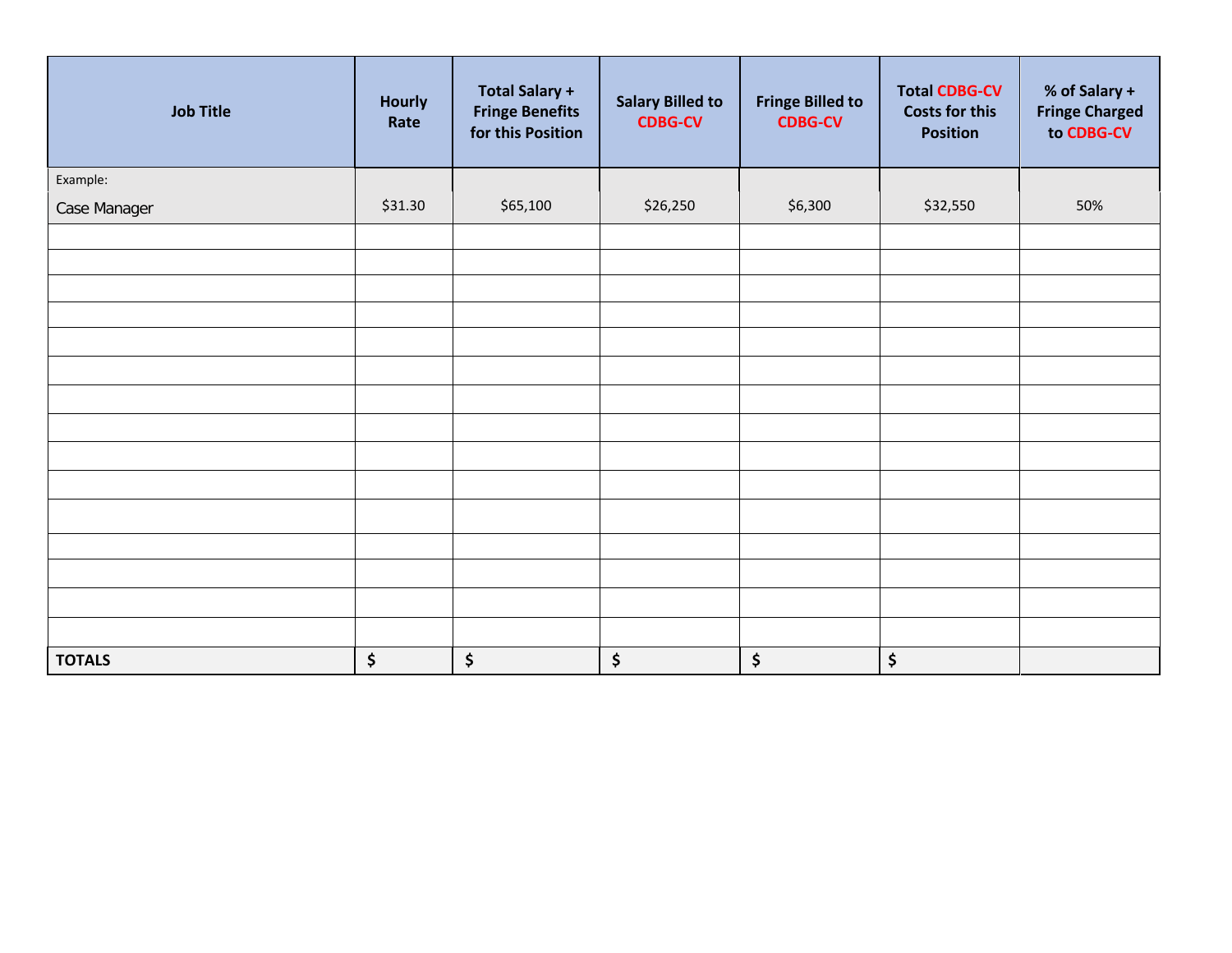# **Non-Personnel Activity Costs**

| <b>Program Activity Costs</b>           | <b>Total Activity Costs</b> | <b>Total Activity Cost</b><br><b>Billed to CDBG-CV</b> | % of Total Activity Costs<br><b>Billed to CDBG-CV</b> |  |  |  |  |  |
|-----------------------------------------|-----------------------------|--------------------------------------------------------|-------------------------------------------------------|--|--|--|--|--|
| Example:<br><b>Financial Assistance</b> | \$1,600                     | \$800                                                  | 50%                                                   |  |  |  |  |  |
|                                         |                             |                                                        |                                                       |  |  |  |  |  |
|                                         |                             |                                                        |                                                       |  |  |  |  |  |
|                                         |                             |                                                        |                                                       |  |  |  |  |  |
|                                         |                             |                                                        |                                                       |  |  |  |  |  |
|                                         |                             |                                                        |                                                       |  |  |  |  |  |
|                                         |                             |                                                        |                                                       |  |  |  |  |  |
|                                         |                             |                                                        |                                                       |  |  |  |  |  |
|                                         |                             |                                                        |                                                       |  |  |  |  |  |
|                                         |                             |                                                        |                                                       |  |  |  |  |  |
|                                         |                             |                                                        |                                                       |  |  |  |  |  |
|                                         |                             |                                                        |                                                       |  |  |  |  |  |
|                                         |                             |                                                        |                                                       |  |  |  |  |  |
|                                         |                             |                                                        |                                                       |  |  |  |  |  |
|                                         |                             |                                                        |                                                       |  |  |  |  |  |
|                                         |                             |                                                        |                                                       |  |  |  |  |  |
|                                         |                             |                                                        |                                                       |  |  |  |  |  |
|                                         |                             |                                                        |                                                       |  |  |  |  |  |
| <b>TOTALS</b>                           | \$                          | \$                                                     |                                                       |  |  |  |  |  |